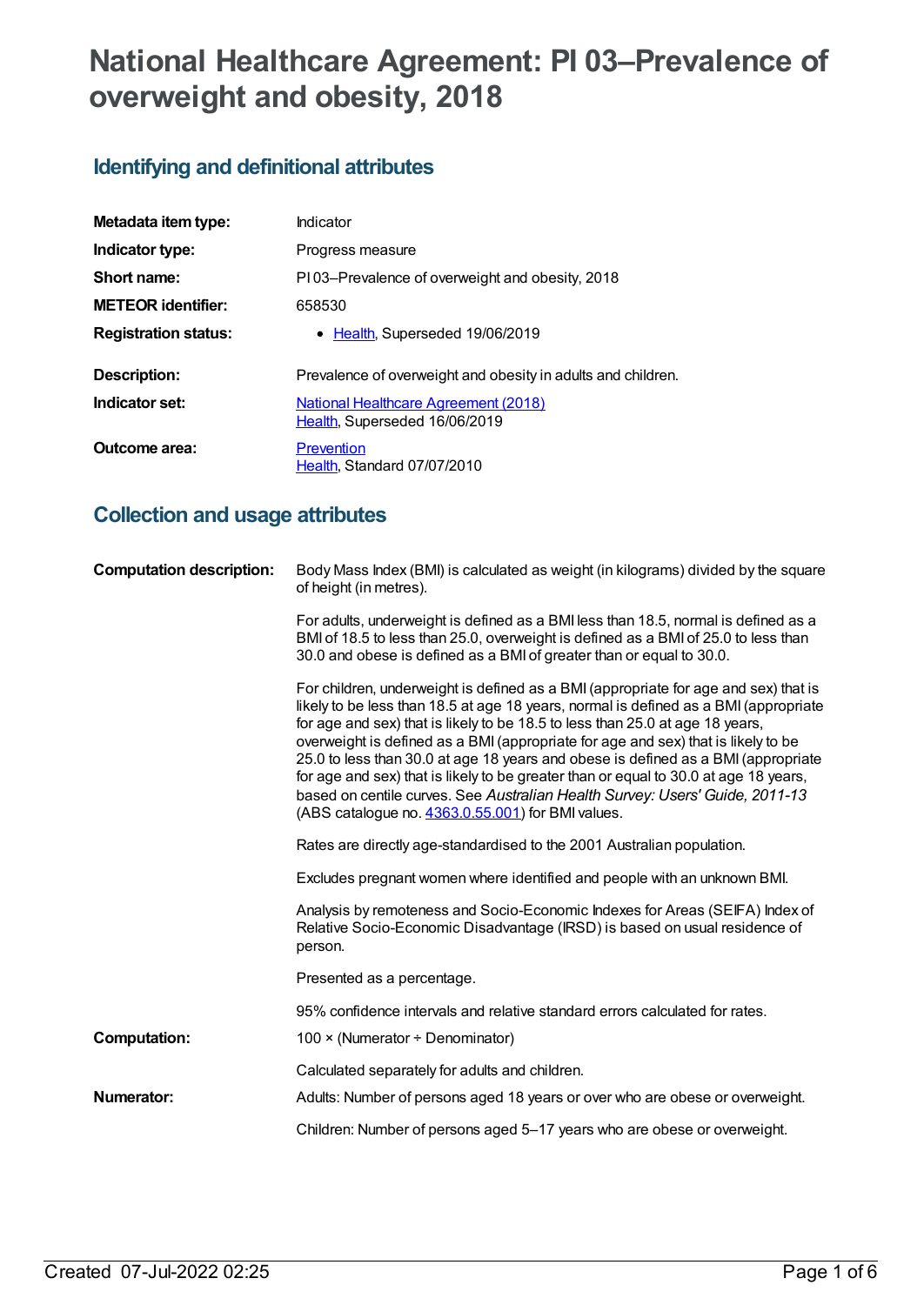#### **Data Element**

Adult—Body Mass Index

**Data Source**

ABS Australian Aboriginal and Torres Strait Islander Health Survey (AATSIHS), 2012-13 (Core [component\)](https://meteor.aihw.gov.au/content/585485)

**Guide for use**

Data source type: Survey

#### **Data Element / Data Set**

#### **Data Element**

Child—Body Mass Index

**Data Source**

ABS Australian Aboriginal and Torres Strait Islander Health Survey (AATSIHS), 2012-13 (Core [component\)](https://meteor.aihw.gov.au/content/585485)

**Guide for use**

Data source type: Survey

#### **Data Element / Data Set**

**Data Element**

Adult—Body Mass Index

**Data Source**

ABS [2014-15](https://meteor.aihw.gov.au/content/644695) National Health Survey (NHS)

**Guide for use**

Data source type: Survey

#### **Data Element / Data Set**

**Data Element**

Child—Body Mass Index

**Data Source**

ABS [2014-15](https://meteor.aihw.gov.au/content/644695) National Health Survey (NHS)

**Guide for use**

Data source type: Survey

**Denominator:** Adults: Population aged 18 years or over

Children: Population aged 5–17 years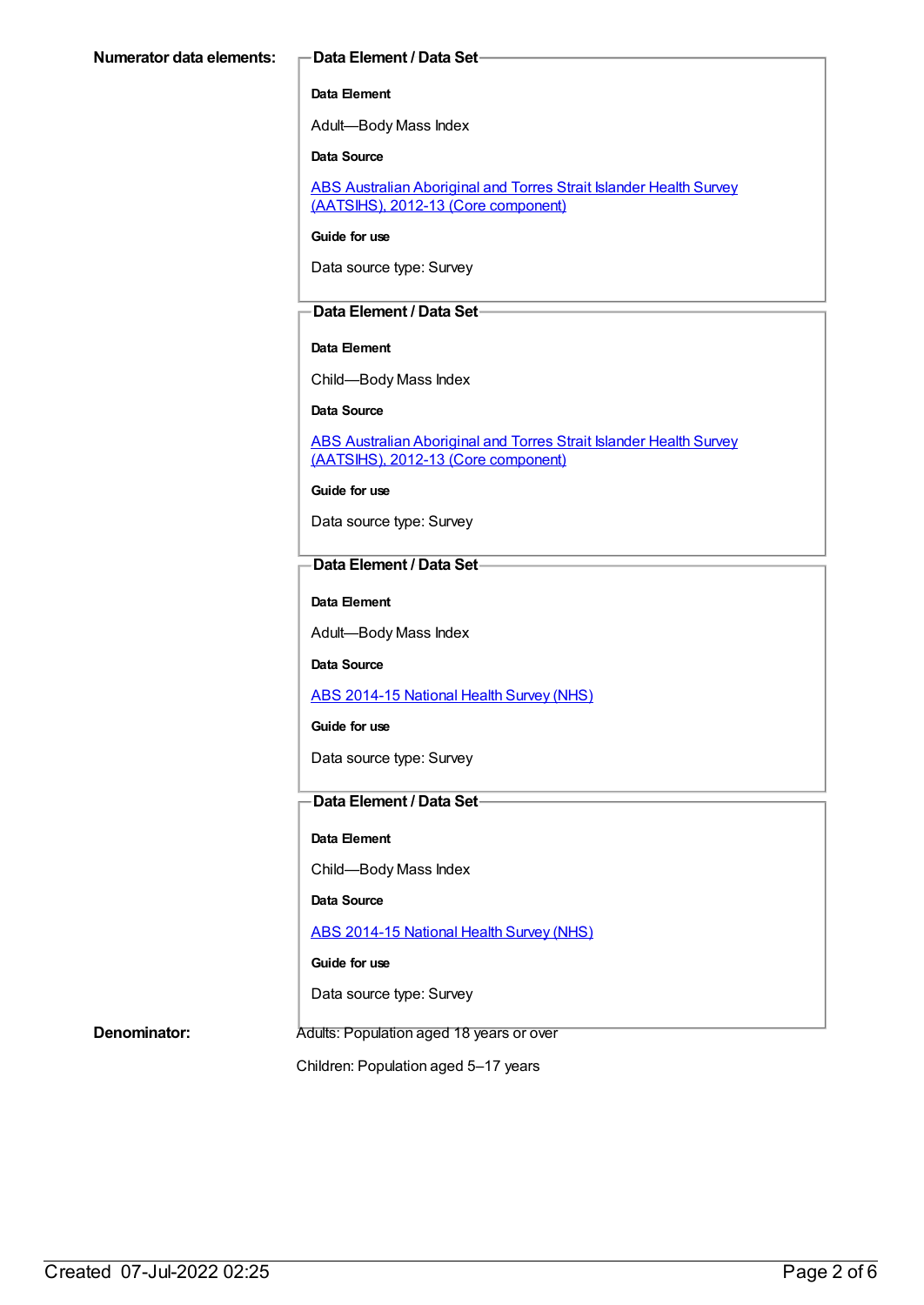| Denominator data                        | <b>Data Element / Data Set-</b>                                                                                                                                                                                                                                                                                                                                                                                                                                                                                                                                                                                     |
|-----------------------------------------|---------------------------------------------------------------------------------------------------------------------------------------------------------------------------------------------------------------------------------------------------------------------------------------------------------------------------------------------------------------------------------------------------------------------------------------------------------------------------------------------------------------------------------------------------------------------------------------------------------------------|
| elements:                               | Data Element                                                                                                                                                                                                                                                                                                                                                                                                                                                                                                                                                                                                        |
|                                         | Person-age                                                                                                                                                                                                                                                                                                                                                                                                                                                                                                                                                                                                          |
|                                         | Data Source                                                                                                                                                                                                                                                                                                                                                                                                                                                                                                                                                                                                         |
|                                         | <b>ABS Australian Aboriginal and Torres Strait Islander Health Survey</b><br>(AATSIHS), 2012-13 (Core component)                                                                                                                                                                                                                                                                                                                                                                                                                                                                                                    |
|                                         | Guide for use                                                                                                                                                                                                                                                                                                                                                                                                                                                                                                                                                                                                       |
|                                         | Data source type: Survey                                                                                                                                                                                                                                                                                                                                                                                                                                                                                                                                                                                            |
|                                         | Data Element / Data Set-                                                                                                                                                                                                                                                                                                                                                                                                                                                                                                                                                                                            |
|                                         | Data Element                                                                                                                                                                                                                                                                                                                                                                                                                                                                                                                                                                                                        |
|                                         | Person-age                                                                                                                                                                                                                                                                                                                                                                                                                                                                                                                                                                                                          |
|                                         | Data Source                                                                                                                                                                                                                                                                                                                                                                                                                                                                                                                                                                                                         |
|                                         | <b>ABS 2014-15 National Health Survey (NHS)</b>                                                                                                                                                                                                                                                                                                                                                                                                                                                                                                                                                                     |
|                                         | Guide for use                                                                                                                                                                                                                                                                                                                                                                                                                                                                                                                                                                                                       |
|                                         | Data source type: Survey                                                                                                                                                                                                                                                                                                                                                                                                                                                                                                                                                                                            |
| Disaggregation:                         | For each of adults and children, state and territory, by:                                                                                                                                                                                                                                                                                                                                                                                                                                                                                                                                                           |
|                                         | • sex by age (adults only)<br>• Indigenous status<br>• remoteness (Australian Statistical Geography Standard (ASGS) Remoteness<br>Structure)<br>• 2011 Socio-Economic Indexes for Areas (SEIFA) Index of Relative Socio-<br>Economic Disadvantage (IRSD) quintiles<br>• BMI category (underweight, normal, overweight, obese)<br>· disability status<br>For adults, nationally, by:<br>• sex by remoteness (ASGS Remoteness Structure)<br>• 2011 SEIFA IRSD deciles<br>• remoteness (ASGS Remoteness Structure) by 2011 SEIFA IRSD deciles.<br>Some disaggregation may result in numbers too small for publication. |
| <b>Disaggregation data</b><br>elements: | Data Element / Data Set-                                                                                                                                                                                                                                                                                                                                                                                                                                                                                                                                                                                            |
|                                         | Data Element                                                                                                                                                                                                                                                                                                                                                                                                                                                                                                                                                                                                        |
|                                         | Person-age                                                                                                                                                                                                                                                                                                                                                                                                                                                                                                                                                                                                          |
|                                         | Data Source                                                                                                                                                                                                                                                                                                                                                                                                                                                                                                                                                                                                         |
|                                         | <b>ABS Australian Aboriginal and Torres Strait Islander Health Survey</b><br>(AATSIHS), 2012-13 (Core component)                                                                                                                                                                                                                                                                                                                                                                                                                                                                                                    |
|                                         | Guide for use                                                                                                                                                                                                                                                                                                                                                                                                                                                                                                                                                                                                       |
|                                         | Data source type: Survey                                                                                                                                                                                                                                                                                                                                                                                                                                                                                                                                                                                            |
|                                         | Data Element / Data Set-                                                                                                                                                                                                                                                                                                                                                                                                                                                                                                                                                                                            |
|                                         | Data Element                                                                                                                                                                                                                                                                                                                                                                                                                                                                                                                                                                                                        |
|                                         | Person-area of usual residence                                                                                                                                                                                                                                                                                                                                                                                                                                                                                                                                                                                      |
|                                         | Data Source                                                                                                                                                                                                                                                                                                                                                                                                                                                                                                                                                                                                         |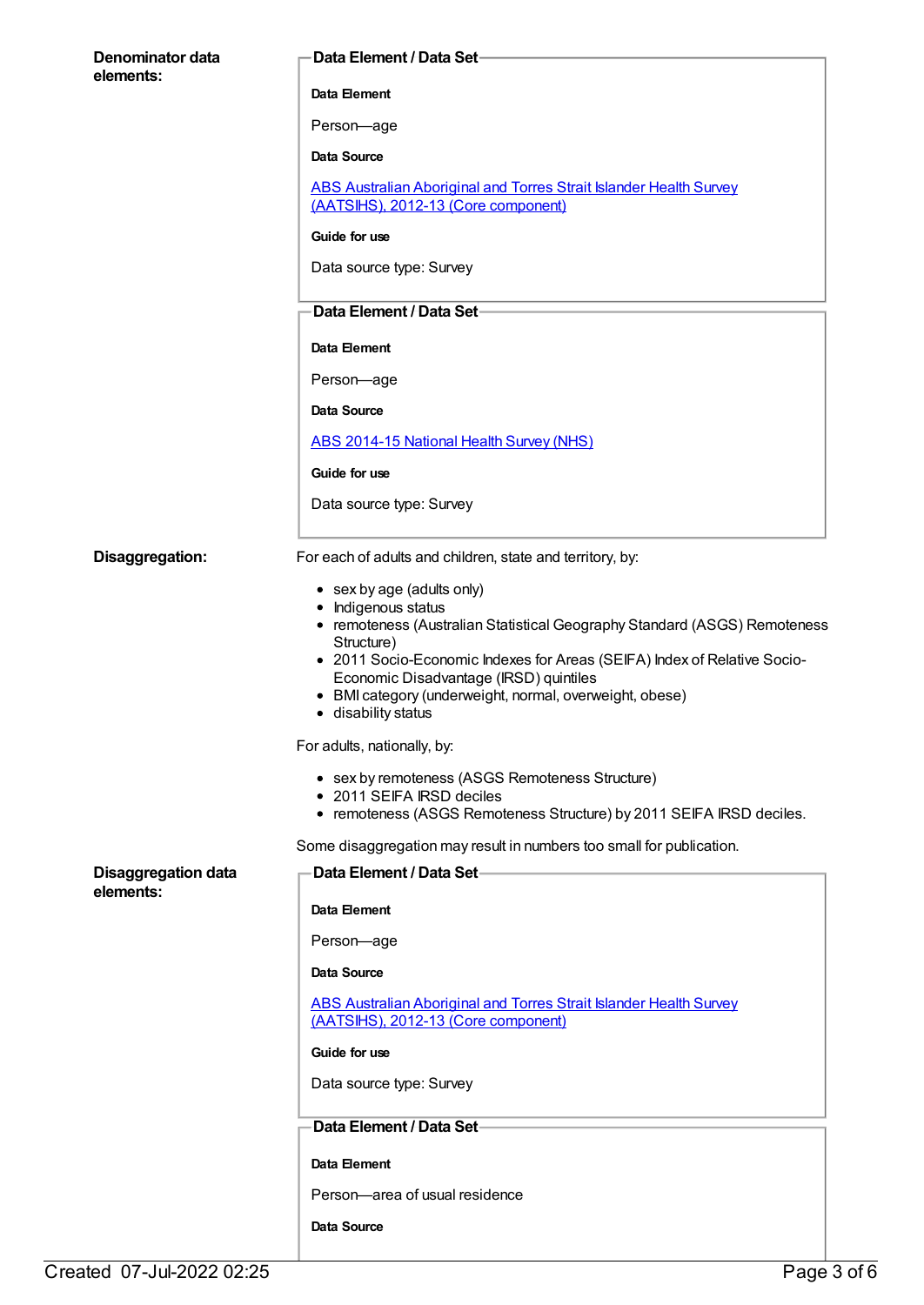#### ABS Australian Aboriginal and Torres Strait Islander Health Survey (AATSIHS), 2012-13 (Core [component\)](https://meteor.aihw.gov.au/content/585485)

#### **Guide for use**

Data source type: Survey Used for disaggregation by state/territory, remoteness and SEIFA of residence

#### **Data Element / Data Set**

#### **Data Element**

Person—age

**Data Source**

ABS [2014-15](https://meteor.aihw.gov.au/content/644695) National Health Survey (NHS)

**Guide for use**

Data source type: Survey

#### **Data Element / Data Set**

#### **Data Element**

Person—area of usual residence

**Data Source**

ABS [2014-15](https://meteor.aihw.gov.au/content/644695) National Health Survey (NHS)

#### **Guide for use**

Data source type: Survey Used for disaggregation by state/territory, remoteness and SEIFA of residence

#### **Data Element / Data Set**

#### **Data Element**

Person—disability status

**Data Source**

ABS [2014-15](https://meteor.aihw.gov.au/content/644695) National Health Survey (NHS)

**Guide for use**

Data source type: Survey

### **Data Element / Data Set**

#### **Data Element**

Person—Indigenous status

**Data Source**

ABS [2014-15](https://meteor.aihw.gov.au/content/644695) National Health Survey (NHS)

**Guide for use**

Data source type: Survey

### **Data Element / Data Set**

**Data Element**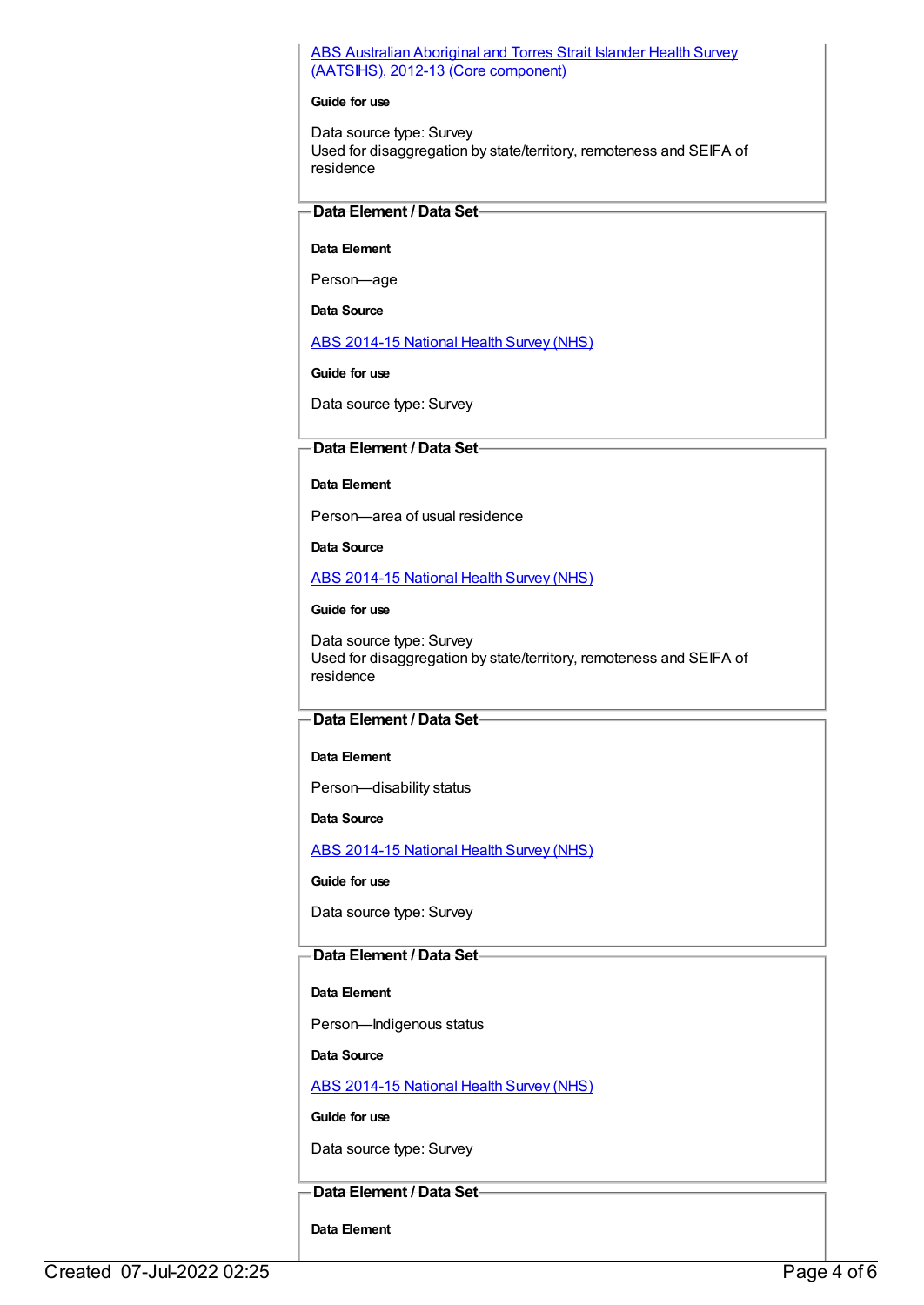|                                    | Person-sex                                                                                                                                                                                                      |  |
|------------------------------------|-----------------------------------------------------------------------------------------------------------------------------------------------------------------------------------------------------------------|--|
|                                    | Data Source                                                                                                                                                                                                     |  |
|                                    | <b>ABS 2014-15 National Health Survey (NHS)</b>                                                                                                                                                                 |  |
|                                    | Guide for use                                                                                                                                                                                                   |  |
| Comments:                          | Data source type: Survey<br>Most recent data available for 2018 National Healthcare Agreement performance<br>reporting: 2014–15 (total population, non-Indigenous: NHS); 2012–13 (Indigenous<br>only: NATSISS). |  |
|                                    | NO NEW DATA FOR 2018 REPORTING.                                                                                                                                                                                 |  |
|                                    | 2014–15 data are based on measured height and weight. BMI derived from<br>measured height and weight is preferable to that derived from self-reported height<br>and weight.                                     |  |
| <b>Representational attributes</b> |                                                                                                                                                                                                                 |  |

## **Indicator conceptual framework**

| Framework and | <b>Health behaviours</b>   |
|---------------|----------------------------|
| dimensions:   |                            |
|               | <b>Bio-medical factors</b> |

## **Data source attributes**

**Data sources: Data Source** ABS Australian Aboriginal and Torres Strait Islander Health Survey [\(AATSIHS\),](https://meteor.aihw.gov.au/content/585485) 2012-13 (Core component) **Frequency Data custodian** Australian Bureau of Statistics **Data Source** ABS [2014-15](https://meteor.aihw.gov.au/content/644695) National Health Survey (NHS) **Frequency** Every 3 years **Data custodian** Australian Bureau of Statistics **Accountability attributes Reporting requirements:** National Healthcare Agreement **Organisation responsible** Australian Bureau of Statistics

**for providing data: Benchmark:** PB d-By 2018, increase by five [percentage](file:///content/658542) points the proportion of Australian adults and children at a healthy body weight, over the 2009 baseline (Baseline specification), 2018